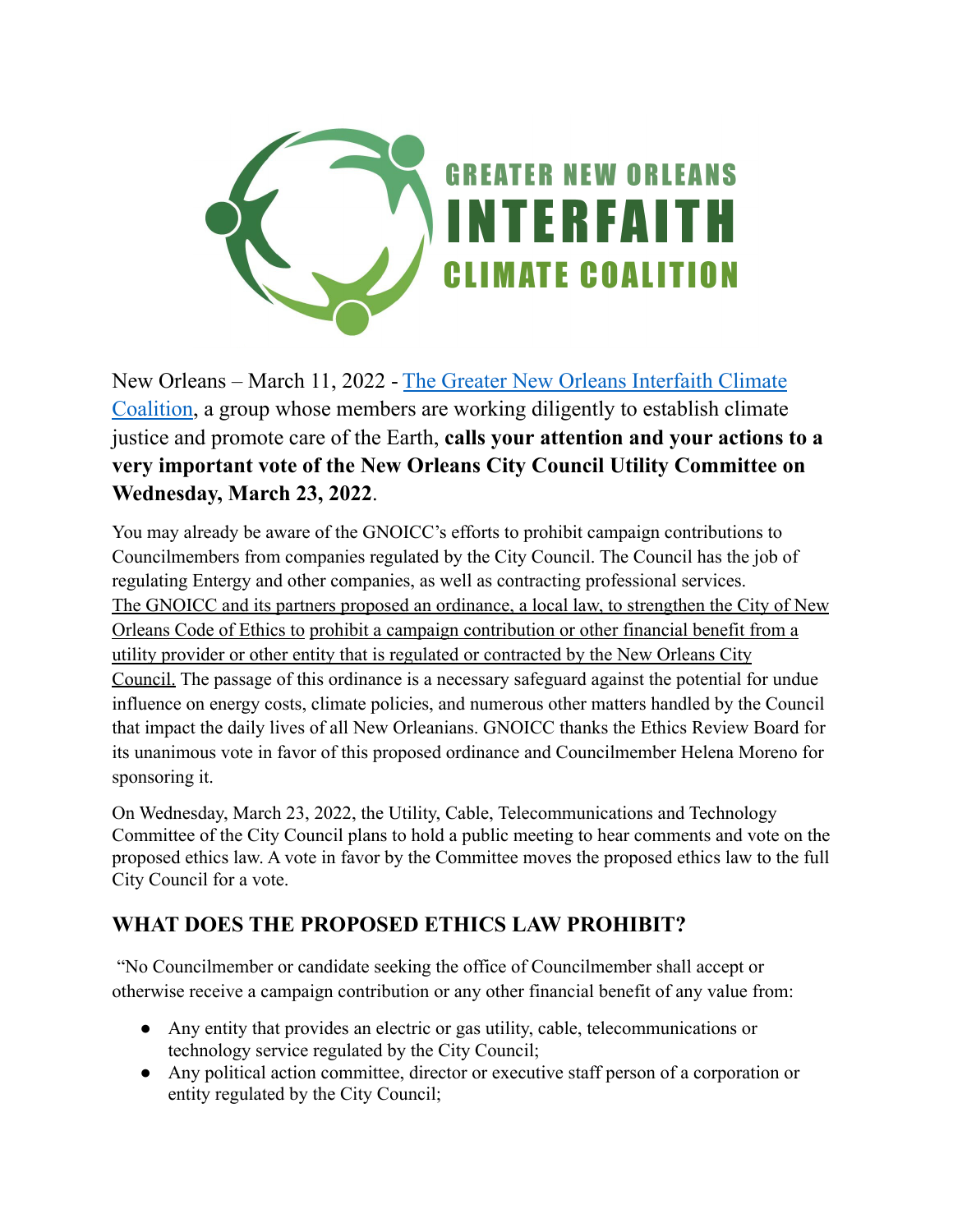- Any person, firm or entity with a professional service contract awarded by the City Council; or
- Any person, firm or entity with a professional service contract awarded by the New Orleans Sewerage and Water Board."

Click [HERE](https://cityofno.granicus.com/MetaViewer.php?view_id=&clip_id=4024&meta_id=572518) to view the full text.

## **HOW CAN YOU HELP? MAKE YOUR VOICE HEARD!**

- **Attend the Utility Committee meeting and make comments in support of this ordinance.** The meeting starts at 10:00 am on Wednesday, March 23, 2022 in the Council Chambers at City Hall, 1300 Perdido Street. Stay tuned for info on how you can submit comments online and view the meeting.
- **Email your Councilmembers and tell them to vote "yes" on the proposed ethics ordinance.** Please note that Councilmember Helena Moreno (At-Large) is sponsoring the proposed ethics law. Councilmembers on the Utility Committee have an asterisk next to their names.
- \* Helena Moreno (At-Large) [helena.moreno@nola.gov](mailto:helena.moreno@nola.gov)
- \* J.P. Morrel (At-Large) [jp.morrel@nola.gov](mailto:jp.morrel@nola.gov)
- \* Councilmember Joe Giarrusso (District A) [joseph.giarrusso@nola.gov](mailto:joseph.giarrusso@nola.gov)

Councilmember Lesli Harris (District B) - [lesli.harris@nola.gov](mailto:lesli.harris@nola.gov)

\* Councilmember Freddie King (District C) - [freddie.king@nola.gov](mailto:freddie.king@nola.gov)

Councilmember Eugene Green (District D) - [eugene.green@nola.gov](mailto:eugene.green@nola.gov)

\* Councilmember Oliver Thomas (District E) - [oliver.thomas@nola.gov](mailto:oliver.thomas@nola.gov)

**The Greater New Orleans Interfaith Climate Coalition has the full support of:**